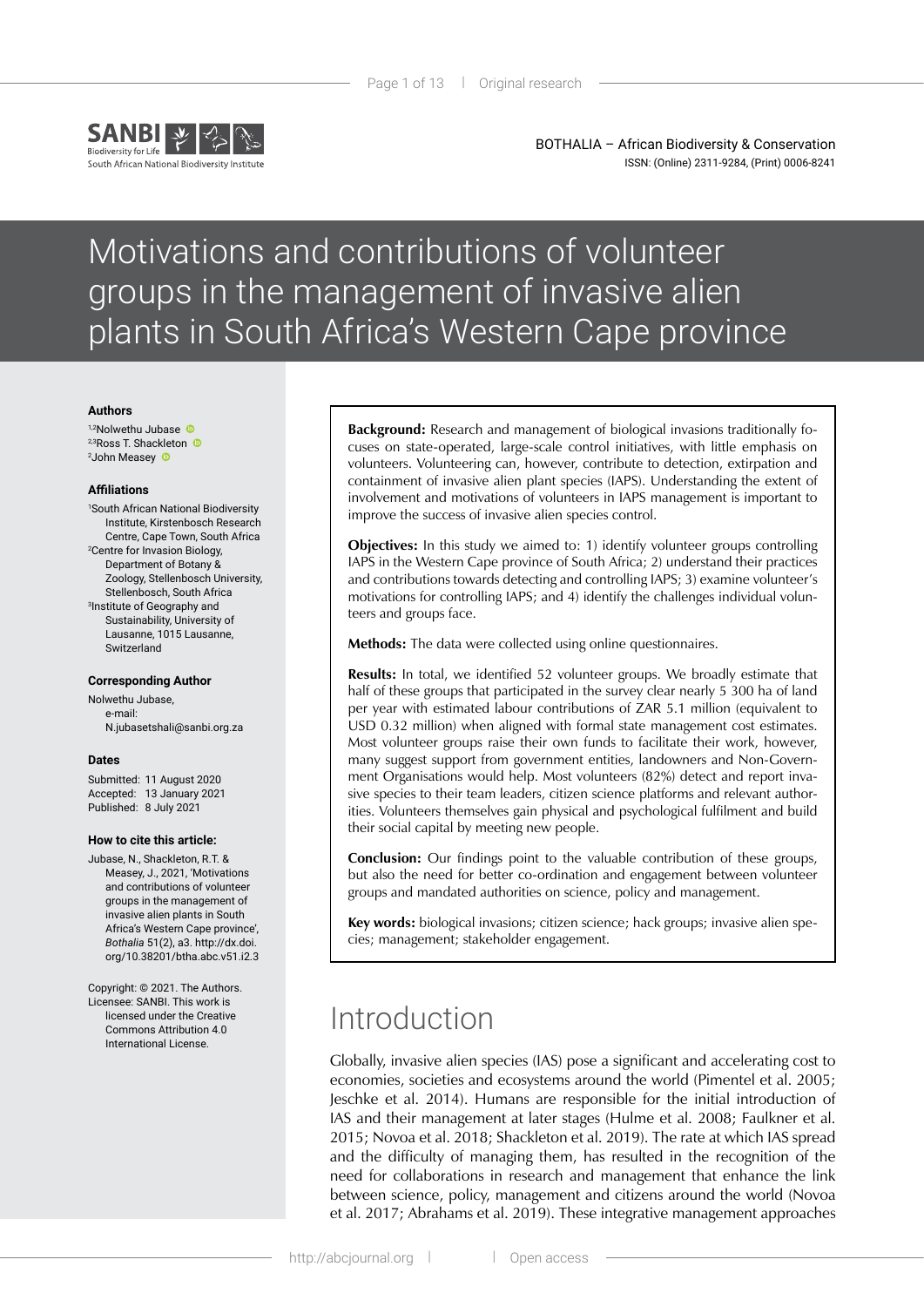should include citizens and volunteers to help improve the effectiveness of IAS management over the longterm (Novoa et al. 2018; Dechoum et al. 2019), and support conservation work in times of budgetary constraint (Pagès et al. 2019).

According to Shackleton et al. (2019), there are many ways of involving society in the management of IAS, such as through citizen science and volunteer initiatives to monitor and/or control IAS. Volunteers can make a significant contribution in the local management of IAS at a reasonable cost and their efforts can be sustained over time (Dechoum et al. 2019). Volunteer programmes can also be helpful in increasing public awareness of environmental issues and encourage local people to join groups (Dechoum et al. 2019). More experienced volunteers, or champions, can be very helpful in the early detection of new and satellite infestations. There are various examples of the benefits volunteers can have for IAS management. For example, Dechoum et al. (2019) show that management programmes for invasive pines (*Pinus* spp.) involving volunteers were effective, and resulted in overall reduction in their abundance and distribution in southern Brazil. Similarly, Delaney et al. (2008) showed a significant contribution by volunteers in detecting the range expansion of Japanese shore crabs (*Hemigrapsus sanguineus*) in the United States of America. Thomas et al. (2017) demonstrated the value of using citizens to detect invasive animal species using active and passive surveillance in Australia.

Considering the success of volunteers in facilitating IAS management elsewhere in the world, research needs to be undertaken to better understand and document the role of volunteers in the management of IAS in South Africa – which remains a current knowledge gap.

South Africa has major problems with both plant and animal IAS (van Wilgen et al. 2020). Invasive alien plant species (IAPS), in particular, pose a major threat across most of the country and the efforts to control them cost approximately ZAR 2 billion each year (USD 120 million) (van Wilgen et al. 2020). If left unmanaged, the impacts of IAPS on South African ecosystems are likely to increase (Wilson et al. 2020). South Africa has a long history of managing IAPS dating back to 1913 (van Wilgen et al. 2020). The Working for Water (WfW) programme launched by the South African government in 1995 (van Wilgen & Wannenburgh 2016) is a globally recognised and well-documented control initiative (Richardson & van Wilgen 2004; van Wilgen et al. 2012). The purpose of this public works programme is to control IAPS as well as create employment opportunities for disadvantaged people (van Wilgen & Wannenburgh 2016). WfW operates on public and private land, and uses a mixture of biological, chemical and manual control methods (van Wilgen et al. 2020). Furthermore, South Africa has strong legislation, the

National Environmental Management: Biodiversity Act ([NEM: BA] Act 10 of 2004), that underpins the management of IAS.

There is, however, limited research and emphasis on volunteering or private control initiatives in the country (van Rensburg et al. 2017). Understanding the motivations and contributions of volunteers to manage IAS and developing strategies to maintain their enthusiasm and willingness to participate is important to improving successful IAS control. Emphasis should also be placed on understanding the barriers that can negatively affect volunteer participation to guide relevant adaptive responses and policy (Shackleton et al. 2016).

Therefore, this study aims to: 1) identify volunteer groups controlling IAPS in the Western Cape province of South Africa; 2) understand the practices and contributions of volunteer groups towards detecting and controlling IAPS; 3) examine volunteer motivations for managing IAPS; and 4) identify the challenges or barriers that are faced by volunteers when managing IAPS.

# Methods

#### Study site

The study was conducted in the Western Cape province, which is located on the southwestern coast of South Africa's Cape Floristic Region (CFR) with a population of approximately 6.8 million people (StatsSA 2019). Almost all of the province's urban population is concentrated in the city of Cape Town, which is also the country's legislative and provincial capital. The Western Cape experiences a Mediterranean climate with hot dry summers and cold rainy winters (Rebelo et al. 2006). The primary vegetation type of the Western Cape is 'fynbos': a highly diverse, evergreen, hard leafed shrubland growing in nutrient poor soils (Rebelo et al. 2006).

The CFR is recognised as a global biodiversity hotspot due to its high levels of plant endemism and diversity (Rebelo 2006). The region is also the most invaded terrestrial area in South Africa, especially by IAPS in the genera *Acacia*, *Hakea* and *Pinus* (Richardson et al. 2020; van Wilgen et al. 2020), which pose a serious threat to the biodiversity, as they alter ecosystem processes and reduce local species richness (van Wilgen et al. 2008). The economic impacts caused by these IAPS in the region are also high (van Wilgen 2016), where historical costs for control over the past 20 years have amounted to ZAR 564 million (2015 values) (van Wilgen et al. 2016). These costs do not include control efforts of IAPS by private landowners and volunteers.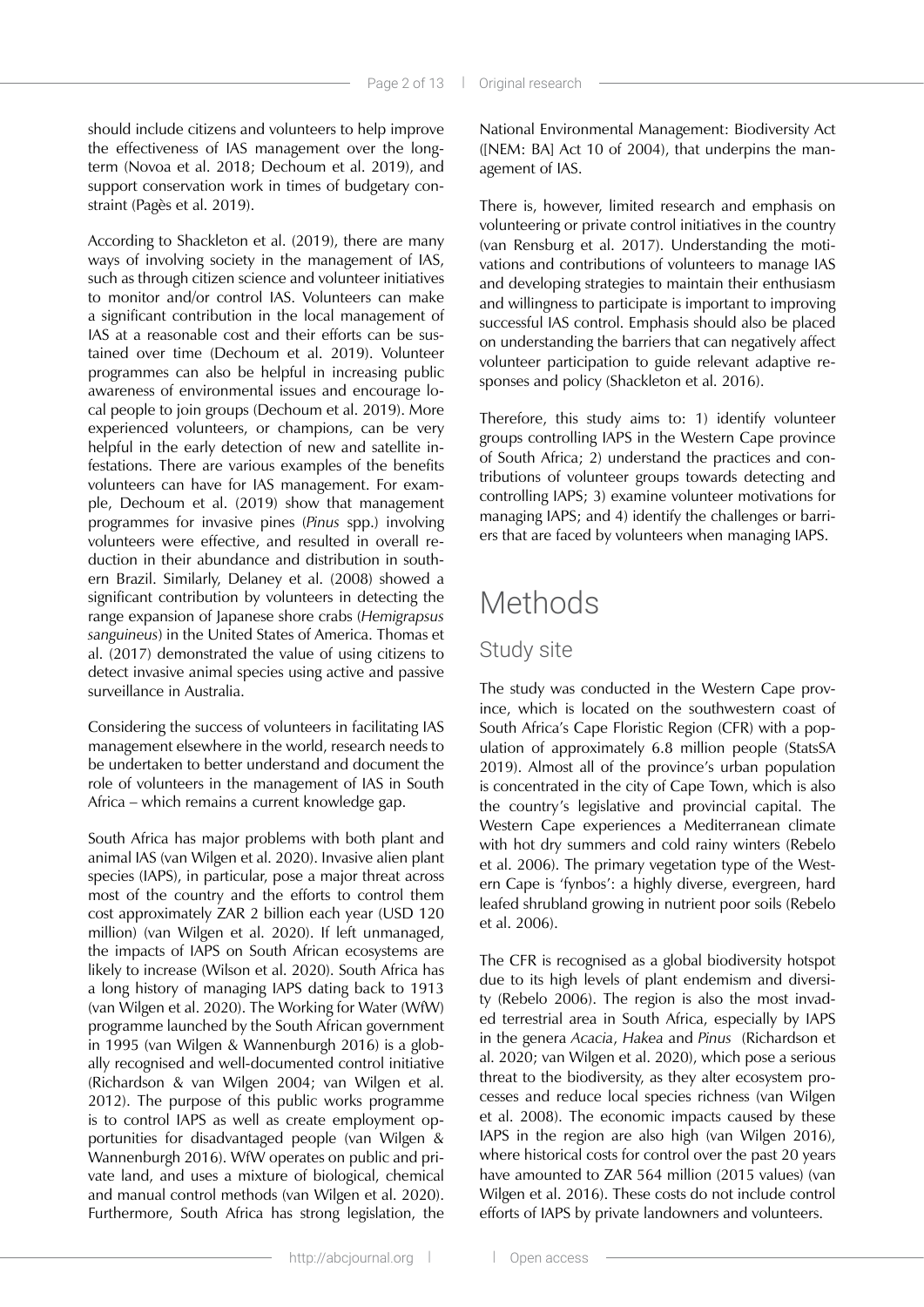### Identifying volunteer groups in the Western Cape

To identify and map existing volunteer groups in the Western Cape managing IAPS, an online search (Google) was conducted using the following terms in English, isiXhosa and Afrikaans 'hack groups, volunteer groups, invasive alien species control, and friends' groups' in April 2019. Researchers, managers and other stakeholders in the conservation sector (e.g. the Botanical Society of South Africa (Botsoc), Custodians or Rare and Endangered Wildlife (CREW) and Environment Society of South Africa (WESSA) were also consulted and asked to report known volunteer groups in the Western Cape. A short document asking people to report known volunteer groups in the Western Cape was produced and shared on social media (Facebook) and independently shared by users with personal accounts and groups. This yielded more results than other search efforts. Snowballing (word-of-mouth referrals) methodology was also used to source additional volunteer groups whereby in interviews we asked volunteer group leaders to identify other groups known to them.

### **Questionnaires**

The survey was conducted through two different online questionnaires using Google Forms. One was directed at volunteer groups and was completed by the group co-ordinators or group leaders and contained 30 questions (Supplementary material, Document 1), and the other was directed at individual volunteers and had 26 questions (Supplementary material, Document 2).

The volunteer group–related questionnaire aimed to better understand how the whole group functions and contained different questions relating to: 1) how and when the group was formed; 2) the motivation behind forming the group; 3) how the group operates; 4) how they measure success in managing IAPS; 5) whether there is a group budget, the source of funding and what the budget is used for; 6) whether the groups require additional support from government entities, landowners and non-governmental organisations (NGO's); and 7) challenges faced by the groups.

The questionnaire directed at individuals who volunteered for groups controlling IAPS in the Western Cape aimed to understand the motivations, values and practices of volunteers. This questionnaire covered themes such as: 1) how they joined the volunteer groups; 2) their initial reasons for participating in IAS management; 3) their current motivations to volunteer, 4) the primary positive experiences or benefits they get from volunteering, 5) how often they volunteer; 6) whether volunteering cost them anything financially; 7) whether they detect and report IAS; and 8) any challenges they faced as volunteers. The second section of this

questionnaire captured the demographic profile of respondents such as age, location, education level and current or previous field of work.

Both questionnaires contained open and closed ended questions, each with an estimated completion time of around 15 minutes. The final questionnaires were piloted, and the responses from the pilot experiment were not used in the results. The questionnaire was shared by intermittent posting from August 2019 to May 2020 and participants could use a link to access the survey and participate voluntarily online or there was the option to organise a telephonic interview. Government entities and NGOs such as City of Cape Town Invasive Species Unit and WESSA assisted with the distribution of the survey link throughout their volunteer networks using a mixture of direct emails and social media posts. The online survey ran for ten months and was the format through which most responses were collected, with very few done by telephonic interview during the same period.

### Data analysis

Most questions related to motivations and challenges were open-ended to avoid forced responses. There are several different ways of classifying motivations, but for the purpose of this study, motivations were grouped into a mixture of categories identified by Bruyere and Rappe (2007), Measham and Barnett (2008), and West et al. (2015). Our categories relate broadly to different environmental values, socio-cultural values, personal well-being and educational values (see Supplementary material, Document 3). Responses were categorised post hoc and were assigned into different categories. Responses that were difficult to classify or that did not fall into any of the pre-determined categories were then assigned to the 'other' category (i.e. '*the managing authority [name withheld] and other state environmental entities, including provincial and local structures, are not doing their job to conserve and protect the Lourens River riverine area')*.

#### **Ethics**

The necessary ethical clearance to conduct the research was obtained from the REC: Humanities at Stellenbosch University – Project number: 9578. All ethical standards were adhered to. An informed consent was obtained from all participants and anonymity was assured.

# Results

### Volunteer groups

We identified 52 volunteer groups (Supplementary material, Document 4); of these, we received 26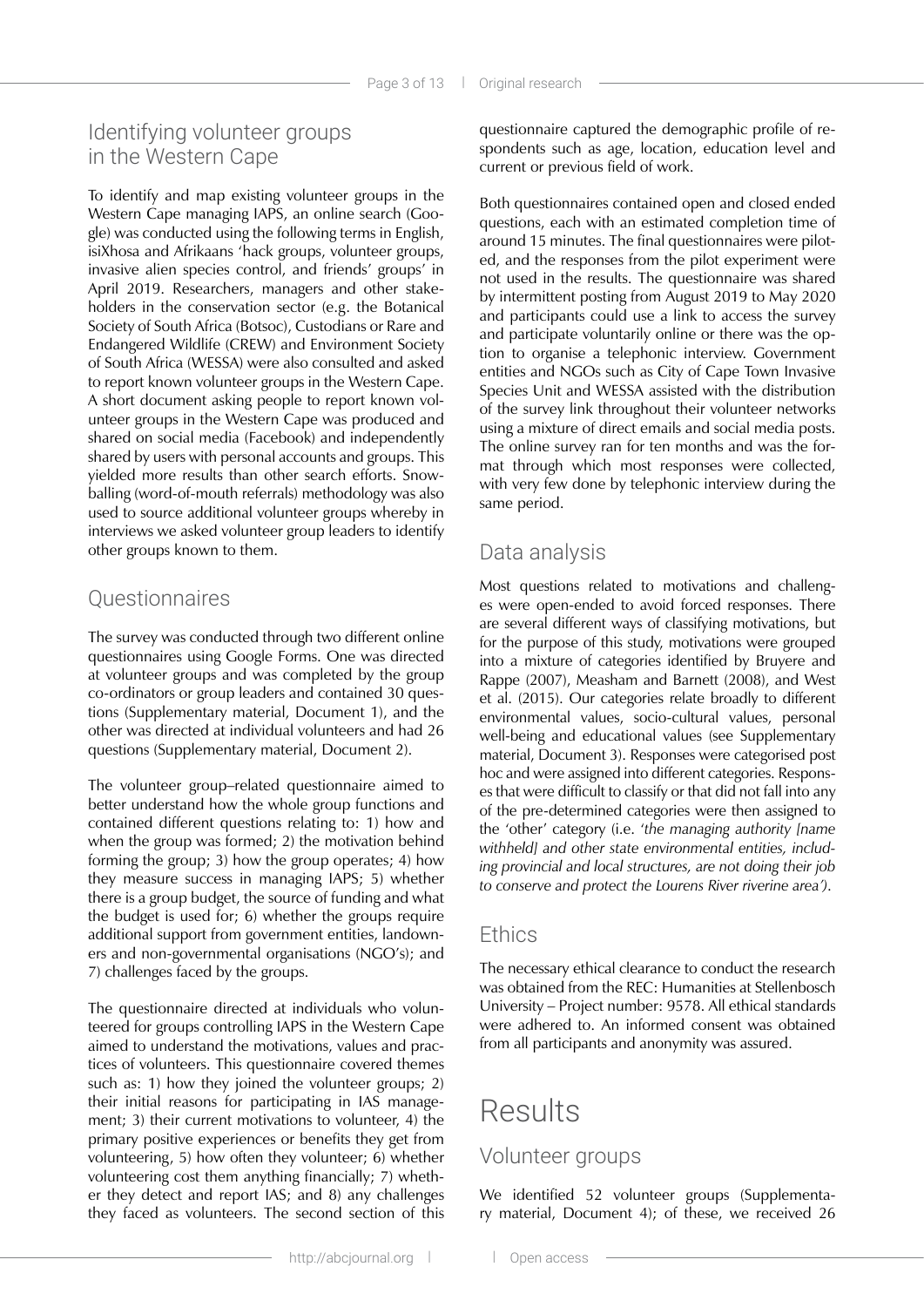completed responses from volunteer group co-ordinators and 56 responses from individual volunteer members. Most of the volunteer groups are concentrated within the city of Cape Town, with some groups in smaller towns scattered throughout in the rest of the province (Figure 1). The geographical spread of the groups has a full coverage of the Western Cape (with the furthest distance between Knysna and near Clanwilliam being over 500 km, but some groups were less than 10 km apart). The fynbos biome was more represented than other biomes and most groups were situated in and around larger towns and cities in the region.

The oldest volunteer groups were initiated in the early 1980s. Many groups (43%) were triggered by the expansion of IAPS and members realising the need to stop their spread (Figure 2). For example, one group co-ordinator highlighted their motivation for starting the group as '*The overwhelming growth of alien invasive in the Pledge Nature Reserve after the June 2017 fires*'. The second-most important motivation for the groups was the need to preserve nature and biodiversity (20%). For example, '*Elsies Peak was at that time a forest of invasive species. We wanted the fynbos back*'*.* Moral obligation (14%) also played an important role in forming some volunteer groups, for example, one group's motivation was to '*To put back something to Nature*', while another group leader said, '*We love and care for this place*'*.* This was followed by the

need to preserve ecosystem services (11%). Other groups (6%) felt the need to get involved and protect important cultural and biodiversity sites. For example, *'Getting involved with the arboretum to formulate a draft management plan within the fynbos environment envisaged for the future. Focus on heritage, recreation and management*'. While some groups (6%) were initiated due to their desire to preserve environmental aesthetics.

The volunteer groups vary considerably in their size (maximum of 50 members and minimum of two members) with a mean of 12 members per group (Figure 1). Most groups met once a week, mainly during spring, summer and autumn. The average distance that members of the groups travelled to the sites where they worked was 8.6 km with the maximum being 75 km and the minimum being 1 km. Half of the groups spent about three hours in the field controlling IAPS and the other half spent five or more hours when they met.

Most of the groups (60%) also conduct other social and environmental activities such as environmental education, drawing up land use plans, restoring indigenous species and participating in river clean-ups, with an average of 20% of their time spent on IAS control. Groups prioritised work sites based on infestation densities, ease of plant identification and the terrain within their respective areas.



**Figure 1**. Identified volunteer groups (52) in Western Cape of South Africa. Groups that participated in the survey (26) are indicated by circles that also show group sizes (individual members per group). Groups that did not participate in the survey are indicated by blue circles. The green area on the map represents the fynbos biome.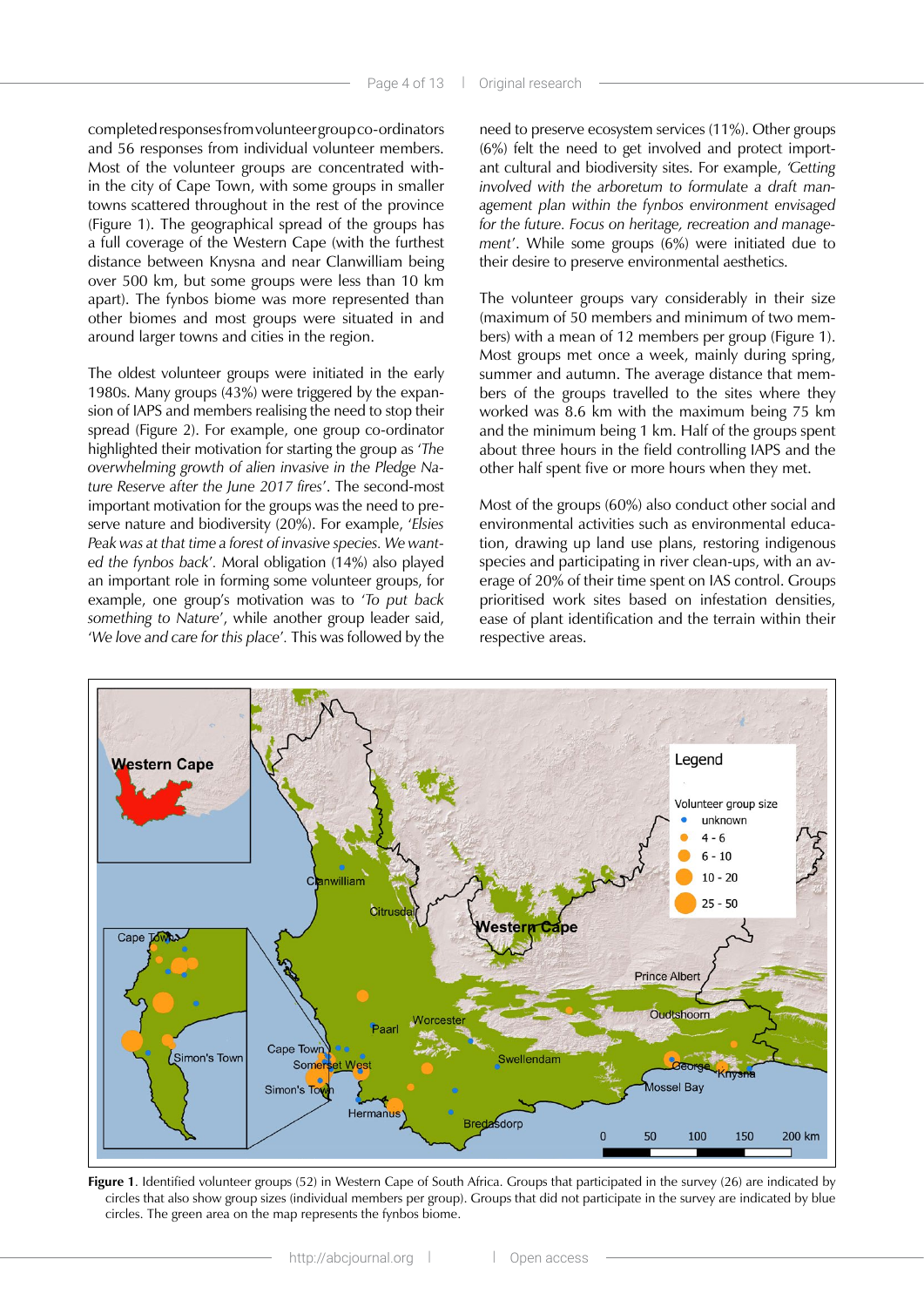

**Figure 2.** Motivations ( $n = 35$ ) for forming volunteer groups that remove alien invasive plants in Western Cape, South Africa.

Almost all the groups concentrated their effort to control and reduce the spread and impact of widespread invasive woody trees such as: *Acacia saligna* (Port Jackson), *Acacia mearnsii* (black wattle*)*, *Acacia longifolia*  (golden wattle) and *Acacia cyclops* (*rooikrans*). Some groups also controlled emerging species with low population densities listed as Category 1a on South Africa's NEM:BA Act such as *Spartina alterniflora* (smooth cordgrass*)*, *Lythrum salicaria* (purple loosestrife) and *Melaleuca* species (Supplementary material, Document 5). Almost all the groups used integrated control, combining manual removal and chemical control with herbicides at the site. However, only 16% of the groups indicated that they have qualified Pest Control Operators (PCO) in their groups. A PCO is someone who is trained and qualified to use herbicides to control IAPS.

Most groups (90%) indicated that they do not collect any data on their management implementation. The groups mostly relied on visual assessment to measure progress on their management interventions.

#### Estimated value of contributions by volunteer groups

The majority (68%) of the groups operated with no group budget, while the rest raised their own funds with a mean budget of ZAR 2 923 per month, equivalent to ZAR 26 307 per year (minimum ZAR 1 000 and maximum ZAR15 000 per month). Generally, there was no assistance from government entities, municipalities or NGOs, except for herbicide supply for some groups (46%). The money raised by groups was mainly for wages (for additional labour) and tools.

We used the data submitted by 26 volunteer groups that participated in the survey to estimate the equivalent total labour value contributed by these groups (26) to control IAPS in Western Cape drawing on WfW standards.

The estimate of the equivalent cost if it were done by WfW teams was calculated as: Number of hours worked by each group  $\times$  number of volunteers  $\times$  number weeks worked by the groups each year  $=$  the labour hours per group per year  $\times$  by the general worker wage rate used by the WfW program. The totals for all 26 groups were added together and resulted in = ZAR 5 106 241 (equivalent to USD 0.32 million). In considering all groups this number is probably closer to 10 million ZAR per annum.

The area of land cleared was calculated as: Total number of hours worked by the groups annually / number of hours to clear 1 ha at an assumed 5% density as per WfW standards:  $42$  165/8 = 5 271 ha cleared by 26 groups annually, again this is probably closer to 10 000 ha if all groups are considered.

#### Challenges mentioned by volunteer groups

The top ranked challenge for most groups was to attract new members (23%) (Figure 3). The challenge of extirpating the targeted IAPS (19%) was ranked highly by the groups. Some groups had volunteers that are old (60 or more years) (16%) who struggled with some aspects of controlling IAPS, which also links to difficult terrain (12%). To a lesser the extent sustainability of long-term funding (6%) was also viewed as a challenge. Historically bad control of IAPS, lack of support from government entities and landowners and fluctuating volunteer support were equally ranked as an issue (4%) by only two groups. The 'other' category (12%) included responses that relate to time constraints (volunteering time) as well as health and safety issues.

Most groups (72%) indicated that they need extra support from government entities with the removal of biomass, for manpower to remove big trees, training for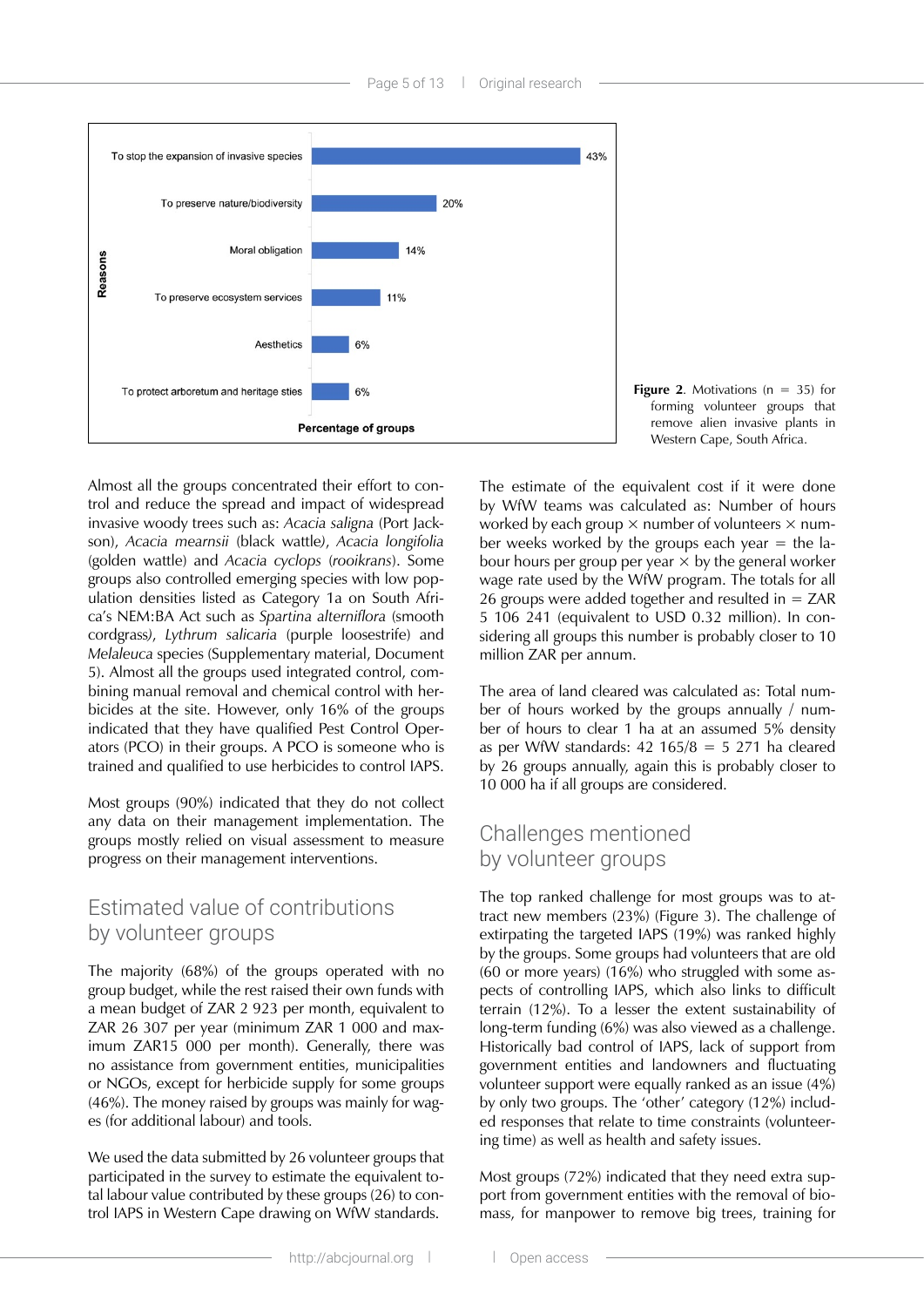

**Figure 3.** Challenges ( $n = 26$ ) faced by volunteering by groups in the management of invasive alien plants in Western Cape, South Africa.

new group members, as well as for extra funding, tools, labour and herbicide.

#### Volunteer profiles

Respondents' ages ranged between 24 and 83, with a mean age of 56. Most respondents (32%) had been volunteering for five years or more, while (30%) had been volunteering for three to four years and 38% for one year and less. Most respondents were highly educated with the minimum education level being matric (completed high school) and some had a PhD. Eightytwo per cent of respondents had a degree (bachelors to PhD). Six percent of respondents were employed in the environmental sector.

Most volunteers (31%) initially got involved to stop the expansion of IAPS and to preserve nature (18%). The desire to protect nature (moral obligation, environmental values) played an important role for some volunteers to join the groups (25%). For example, one volunteer

said, '*I wanted to contribute something to environmental protection*', whereas another said, '*I take much from nature and want to give back*'. Enjoyment and socialising (8%) also triggered some volunteers to take part in IAPS management. Aesthetics (3%), preserving ecosystem services (8%), exercise (4%) and education awareness (2%) were ranked as the last four initial motivations to get involved in IAPS management. The 'other' category included one response associated with looking for something useful to do because they were retired.

The initial motivations for volunteers to get involved in IAPS management were often different to the current motivations (Figure 4). Forty-six per cent of the volunteers felt their motivations had changed over time, in particular, their motivations changed from social reasons to contributing towards protecting nature and sharing their knowledge.

In answer to the question on current motivations to remain involved in the management of IAPS, many



**Figure 4**. Reasons for initial engagement  $(n = 71)$  in volunteering and the current motivations (n = 86) for volunteers to be involved in the management of invasive alien plant species in Western Cape, South Africa.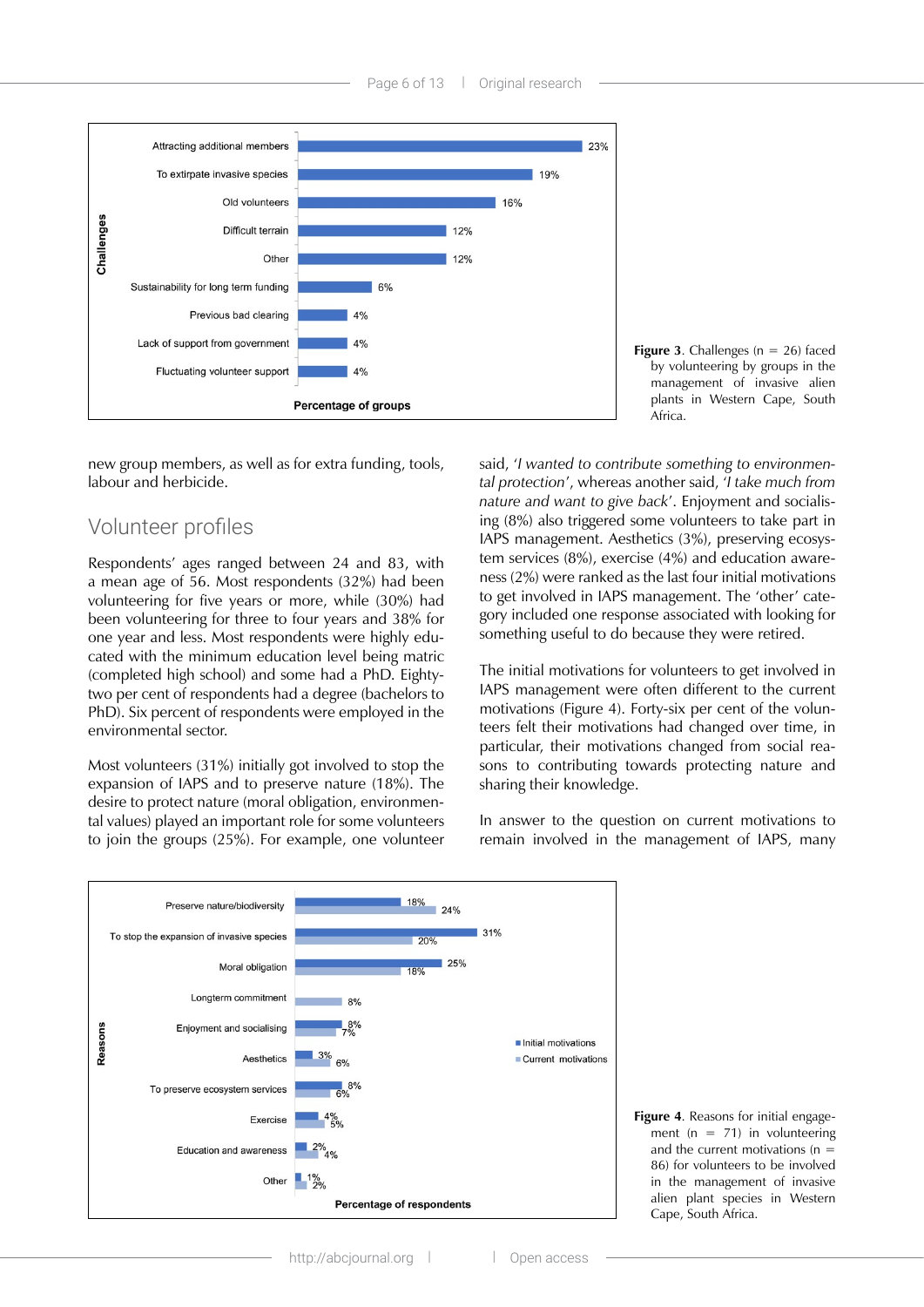respondents said they were volunteering to preserve nature and biodiversity (24%) and to stop the expansion of IAS (20%) (Figure 4). Some responses (18%) were linked to moral obligation. These include responses such as '*It would be a shame to lose our indigenous species*' and '*I care very much about nature*'. A few volunteers (8%), said they have been doing this for many years and it is very difficult to give up as they can see some progress (longterm commitment): '*Difficult to give it up after 16 years*'. Some volunteers (7%) were more interested in socialising, while others (6%) were doing it for aesthetic reasons and to preserve ecosystem services. There were also reasons relating to exercise (5%) and education and awareness (4%) (teaching and learning from others about IAS). Two responses that were difficult to classify into any of the mentioned categories (included in the 'other"' category) were mostly related to poor implementation by state institutions, for example, '*the managing authority [name withheld] and other state environmental entities, including provincial and local structures, are not doing their job to conserve and protect the Lourens River riverine area'*.

Over a third of volunteers (38%) identified a great sense of achievement and progress (i.e. reduction in IAPS numbers and recovery of indigenous vegetation) as the primary positive experience they get from volunteering. The second-most listed positive experience by volunteers was the sense of camaraderie and spending time with like-minded people (20%). For example, one volunteer said, *'We have a lovely friendly group of volunteers; we laugh as we work, it is healthy to be outdoors in the fresh air; we get exercise and all of this leaves us with a really good feeling*'*.* Getting some exercise and being outdoors (27%) was also identified as an important primary benefit by volunteers. Other volunteers (15%) were happy with knowing that they are making a difference by giving something back to nature, teaching others about IAS and at the same time learning from others. For example, one volunteer said '*The satisfaction of knowing I'm doing something to* 

*contribute to benefiting society, as well as nature. Not only for now, but for future generations*', while another said, '*I get a great sense of achievement, teaching the volunteers about invasive and indigenous species and also learning from others.*'

On average, respondents volunteered once a week to clear IAPS, depending on their availability and most volunteers (54%) said they would do more if they had the time. Most respondents (54%) indicated that volunteering does not cost them anything financially while others (46%) said they spend money on transport (between their home and the site) and membership fees.

Most volunteers (82%) said that they do detect and report IAS. Most sightings were reported to group leaders (54%) and on iNaturalist (11%). For example, in 2019, the Friends of Tokai discovered *Callitris rhomboidea* (Oyster Bay pine), which is currently not listed on NEM:BA and this represents the first record of this species in the region. Other volunteers (29%) reported their sightings to different relevant local environmental authorities.

#### Challenges faced by volunteers

Most respondents (39%) said that they do not face any challenges, while some (23%) mentioned challenges related to time constraints (they feel they do not volunteer enough due to other commitments) (Figure 5). Lack of coordination and support from government management institutions and landowners was another important barrier identified by volunteers (13%). For example, one volunteer said, '*Better co-operation between official bodies involved with alien vegetation management and volunteer groups is needed. Though we engage with SANParks and let them know what we are planning, we've had an instance where we spent a day clearing with volunteers, only to find that the site was already earmarked by SANParks and cleared by them the week after. We could have spent our time a lot* 



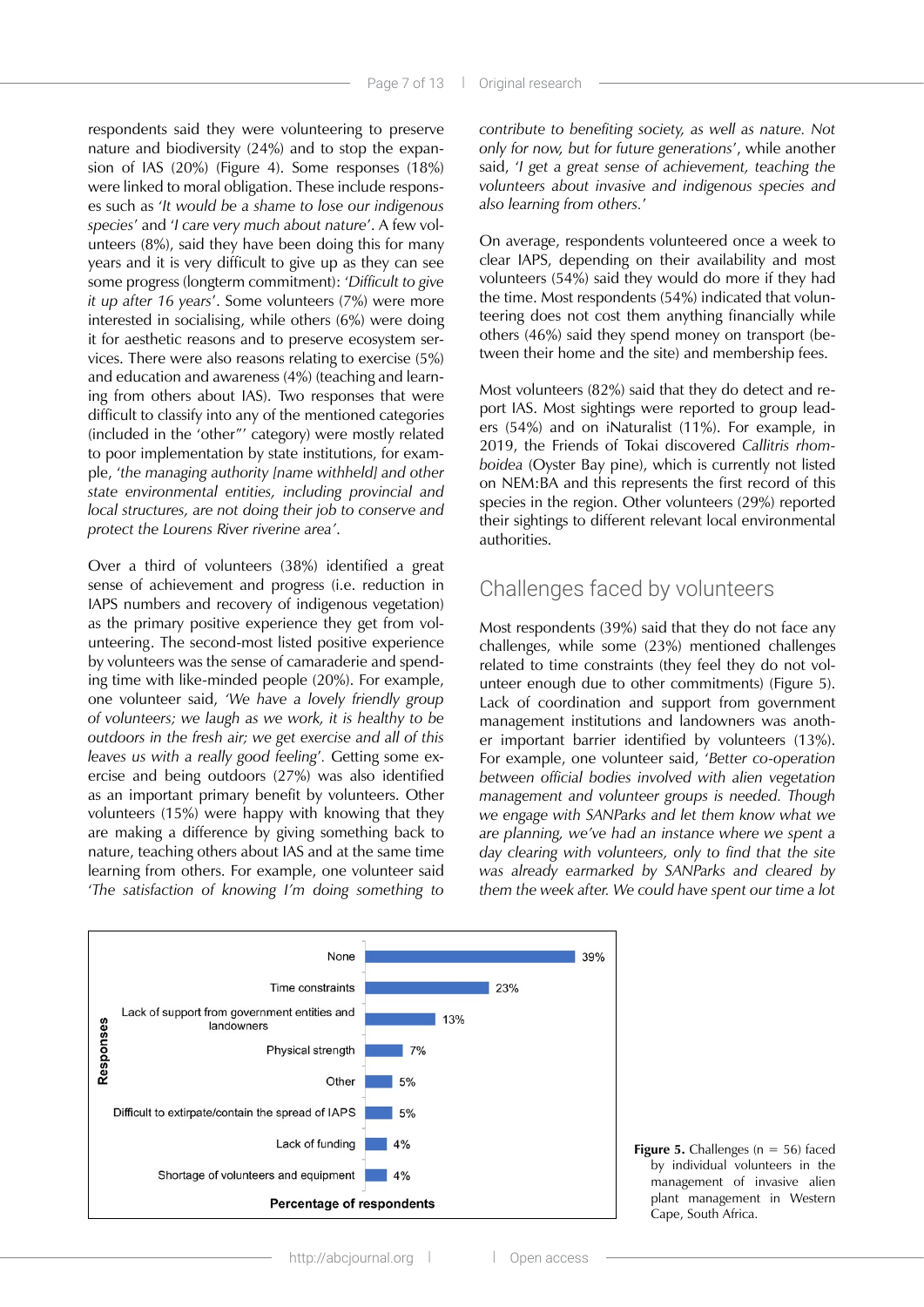*better!*' Another volunteer said, '*There are just too many invasives and no help from government. From emails it is apparent to me that* [name withheld] *is battling to get CapeNature to send us a team of helpers*'. Physical strength (7%) was ranked as a challenge by a few volunteers. Some volunteers are old and unable to get to some areas, especially those with difficult terrain. Some 'other' (5%) responses were also mentioned, for example '*I prefer to operate as an individual – more flexibility for targeted work*'. The challenge of extirpating or even containing the spread of IAPS was ranked the bottom three motivations by volunteers (5%). For example, one volunteer said, '*Sometimes it feels that our small group is never going to be able to succeed, there are just too many invasives and no help from government*'. Lack of funding and shortage or fluctuating support of volunteers was identified as the last two challenges identified by volunteers (4%).

## Discussion

### Identifying and promoting volunteer groups

In this study, we established a list of 52 volunteer groups controlling IAPS in South Africa's Western Cape province (see Supplementary material, Document 4). Half of these groups did not participate in the survey and it is therefore unknown if they currently exist or not, or if our survey simply did not reach these groups. The geographical spread of the groups has a full coverage of the Western Cape, with volunteering groups in fynbos biome being more represented than other biomes (Figure 1). Interestingly, this biome corresponds closely with invasion hotspots in South Africa, and is an area with a long history of research and management of IAS (Bennett & van Sittert 2019; van Wilgen et al. 2020). Interest in the management of biological invasions and preserving unique and famous indigenous fynbos species is also stronger in this region than elsewhere in the country (Bennett & van Sittert 2019).

Volunteer groups also seems to be more closely associated with larger towns and cities in the region. Half of the groups that participate in the survey are estimated to clear approximately 5 300 ha of land annually although if all groups are considered this is more likely to be 10 000 ha. This shows a huge commitment from these volunteer groups in stopping the expansion of IAPS. However, to do this effectively, there needs to be better voluntary engagement between groups, conservation managers and other relevant actors (see Crall et al. 2010).

Volunteer initiatives could be co-ordinated and focus on areas that are lightly invaded while the state-run management programmes could focus in highly invaded areas. Formal state-run management programmes can also work on projects or species that require chemical control and extensive labour force to remove IAPS, removing this burden from volunteer groups. Assessing the distribution and contributions of volunteer groups and to IAPS management should also be conducted elsewhere in South Africa, and in other countries. Volunteer groups could also engage more with scientists to produce useful research moving forward.

### The benefits of volunteer groups and volunteering

Volunteers contribute directly to the control of IAPS thus providing valuable services for the state, landowners and broader society (Pagès et al. 2019). This is evident from our results where we estimated the groups to clear approximately 5 300 ha of land with estimated labour value of ZAR 5.1 million annually when aligned with formal WfW rates and control programmes. Most volunteers were also engaged in detecting and reporting IAPS, which is another valuable contribution for management of biological invasions.

Over and above the actual detection and clearing of IAPS, volunteers can possibly play an important role in promoting awareness and social learning about IAPS among themselves and to the public (Shackleton et al. 2019). This could result in a change in the knowledge and perceptions of the public and volunteers themselves with respect to IAPS (Shackleton et al. 2019), which is important for future management.

At the same time volunteers themselves gain fulfilment and build their social capital by meeting new people and making friends, giving something back to nature by helping to stop the expansion of IAPS (Figure 4) (Measham & Barnett 2008; Geoghegan et al. 2016). Many aspects of volunteering, as indicated in this and other studies globally, can contribute to psychological and physical well-being as well (Koss & Kingsley 2010; Molsher & Townstead 2016).

### Volunteers' motivations for controlling IAS

Volunteers have a variety of different motivations and it is important for managers implementing IAPS control initiatives to have a sound understanding of volunteers' knowledge, needs and motivations (Measham & Barnett 2008; Geoghegan et al. 2016; Ganzevoort et al. 2017). Knowing and addressing volunteers' needs can help with keeping volunteers motivated as well as aid with promoting initiatives and attracting new members.

Most volunteers ranked environment-related motivations higher than social-related motivations as both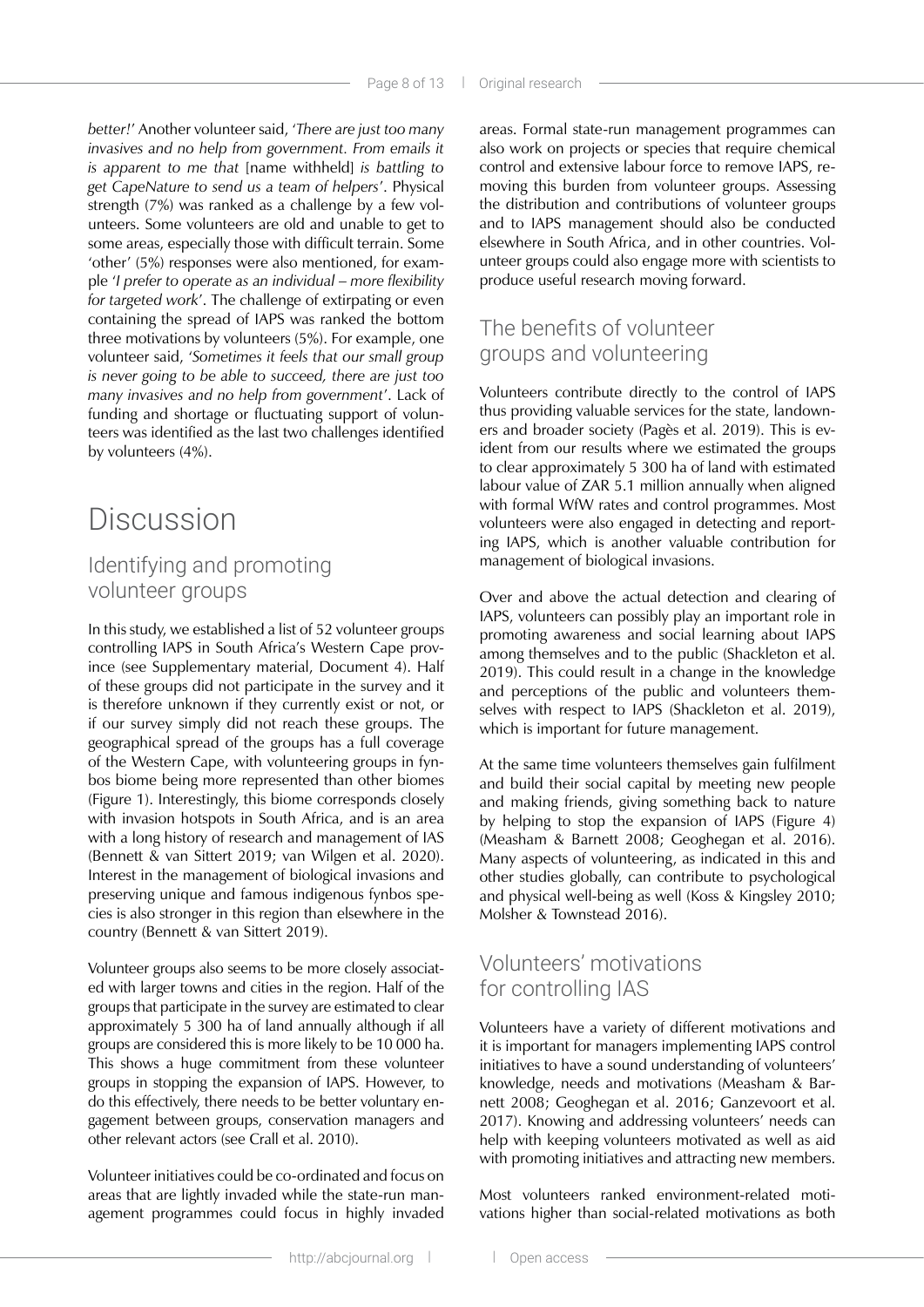their initial and current motivations. This is in accordance with previous studies where the preservation of the natural environment is noted to be the central motivation for volunteers (e.g. Hobbs & White 2012; Ganzevoort et al. 2017; Pagès et al. 2019). It also shows the importance of volunteers and their connection with nature (Ganzevoort et al. 2017).

With time, respondents' motivations changed from social reasons to making a contribution towards protecting the natural environment and learning and sharing their knowledge (Figure 4). This suggests that volunteering makes people more environmentally aware and proactive (Ganzevoort et al. 2017).

Respondents were encouraged by seeing reduction of IAPS and recovery of indigenous vegetation, as a result this was identified as a primary positive experience they get from volunteering. Our study therefore supports the notion that the recovery of indigenous vegetation is very encouraging, and a key reason for the long-term commitment of volunteers (Pagès et al. 2019), especially for those that have been involved in volunteering work for long periods.

#### Challenges to volunteering and the way forward

The biggest challenge faced by groups was attracting new volunteers to join the groups (Figure 3). This may be linked to the lack of advertising by groups as well as difficulty making contact, which was an issue was reinforced during data collection. The moderate number of responses received (26 out of 52 groups) in this study was because many groups were untraceable due to invalid contact details and/or non-existent group websites and pages on the internet or the fact that some of these groups might no longer exist. This could also mean that the number of extant volunteer groups is lower than 52.

According to Ganzevoort et al. (2017), social media and websites of environmental groups are the best platforms for the promotion of nature-based citizen science projects. More volunteer groups should take advantage of the available online and social media platforms to publicise their groups and regularly share the work that they are doing. Volunteers and groups can further use social media to attract more volunteers, aid with co-ordination and increase awareness about IAS (Blood 2016). However, this may potentially require on-going technical and administrative support (Pagès et al. 2019).

Another important challenge to volunteering identified by group leaders and individual volunteer respondents related broadly to co-ordination between and longterm support from government entities, NGOs and landowners. It is recommended that there is improved communication and coordination between all stakeholders involved in IAPS management and volunteers to improve and support the work done by volunteer groups (Ellwoodd et al. 2017).

According to Dechoum et al. (2019), volunteers can be helpful across multiple scales, but their effort must be combined with other stakeholders' efforts to ensure long-term success and improved outcomes, which would also address another challenge of making little progress (Figure 3 and 5). The groups indicated that they require support from government entities, landowners and Non-Government Organisations (NGOs) mainly for removal of biomass, manpower to remove bigger plants, tools, training for new members and provision of herbicide. For this to happen, we recommend a better engagement between groups and other actors and relevant platforms for this need development.

The coordination of multiple volunteer groups using umbrella partnerships and other actors seems particularly successful, similarly appointing a co-ordinator to support groups could also help (Pagès et al. 2019). A co-ordinator should create a database of all groups across the country, respond to their needs and aid with promotion that helps with recruitment of volunteers. Linking volunteer groups and schools could lead to beneficial education and learning opportunities for children and potentially increase interest in volunteering in future generations. The co-ordinator could also assist with planning control activities and the prioritisation of species and areas. For example, the Custodians of Rare and Endangered Species (CREW), where citizens assist with the monitoring of threatened plant species (Araya et al. 2009; Young 2009), and SANParks honorary rangers, are both useful models for developing co-ordinated volunteer networks in South Africa.

Importantly, the co-ordinator should reduce the bureaucracy while supporting groups, integrating volunteers' work to national and local programmes dealing with biological invasions. Their role could link the groups together and bridge the work done by volunteers with science, policy and management (Novoa et al. 2018; Abrahams et al. 2019). It could also help to promote these groups and the work they do in the wider community, increasing awareness of IAS. This could also help to monitor and collect data to account for the valuable contributions of volunteers to controlling IAS at regional and national levels (Delaney et al. 2008; Dechoum et al. 2019).

Most volunteer groups work on containing established invasive Australian species (the most widespread invasive taxa in South Africa) with very few groups working on emerging IAS or populations with low densities (for example, *Lythrum salicaria, Melaleuca* sp*.* and *Spartina alterniflora*). In the long term, early detection and extirpation of IAS is the most cost-effective management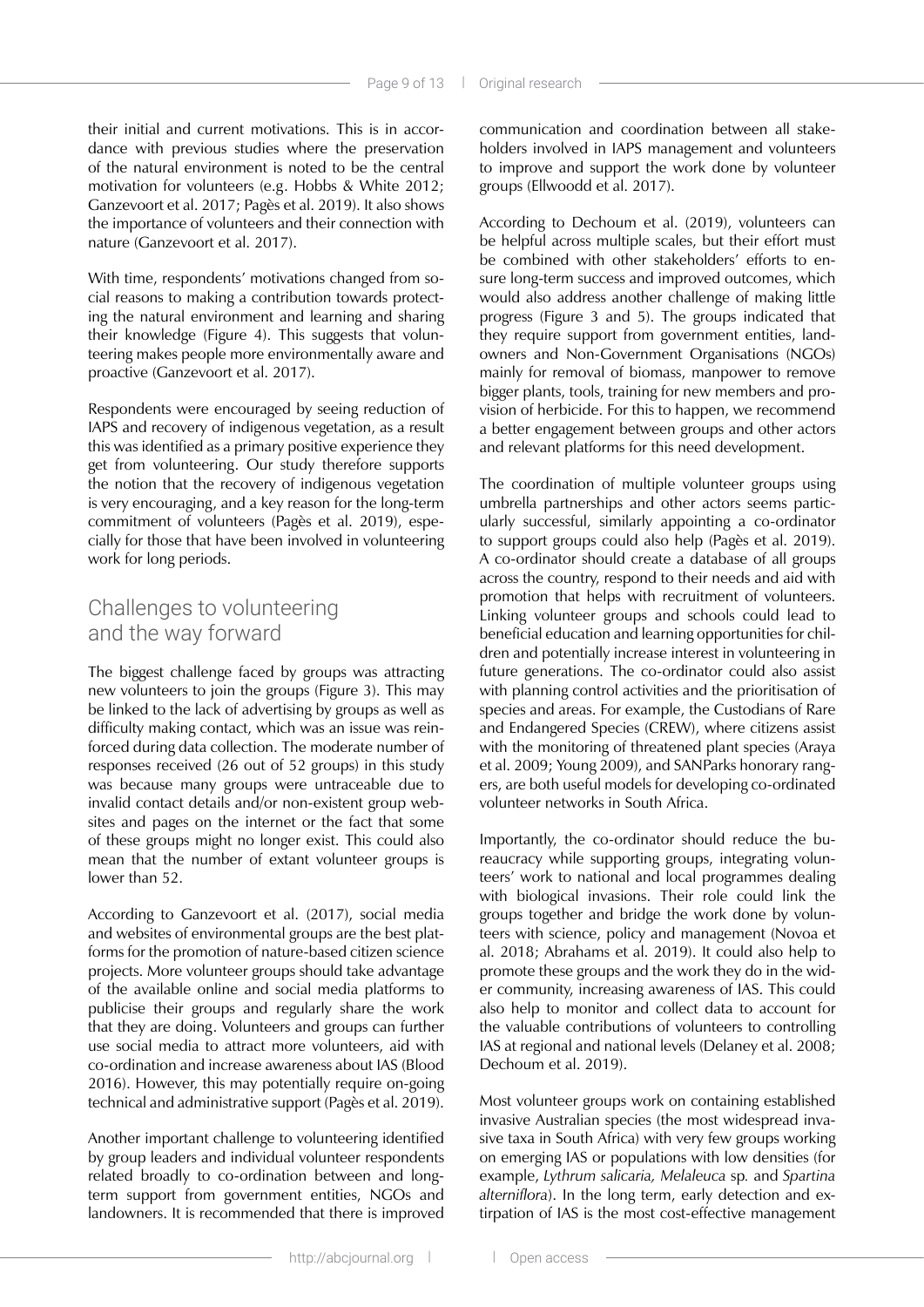option (Rejmánek & Pitcairn 2002; Fitzpatrick et al. 2009). Volunteers offer an avenue for detecting and containing the spread of IAPS while the populations are still small and localised (e.g. Delaney et al. 2008; Dechoum et al. 2019). It would be beneficial if volunteers can be trained on relevant species identification and effective ways of controlling IAPS to improve their early detection and extirpation efforts (Gallo & Waitt 2011). Volunteers should also be trained about the correct use of herbicides, including health and safety measures, to avoid possible health effects (Macfarlane et al. 2013). The use of mobile apps such as iNaturalist should also be utilised for species identification and to connect citizens and experts in the field (Silvertown et al. 2015).

## Conclusion

In conclusion, it is evident that volunteers play an important role in IAPS management and are likely to continue doing so into the future. Better co-ordination and engagement between volunteers and mandated authorities on science, policy and management are required to improve the groups and keep volunteers motivated about managing IAPS.

## Acknowledgements

The South African Department of Forestry, Fisheries and the Environment (DFFE) are thanked for funding, noting that this publication does not necessarily represent the views or opinions of the DEFFE or its employees. We also thank and acknowledge the South African National Biodiversity Institute's Biological Invasions Directorate, the volunteers who participated in our survey and our reviewers. In particular, we thank John Wilson, Mlungele Nsikani and Thulisile Jaca for helpful comments on the manuscript. We would like to thank the DSI-NRF Centre of Excellence for Invasion Biology.

#### Competing interests

The authors declare that they have no financial or personal relationships that may have inappropriately influenced them in writing this article.

#### Authors' contributions

NJ, RTS and JM conceived the study. NJ collected and analysed the data and drafted the article. All authors gave final approval of the version published in Bothalia.

## References

- Abrahams, B., Sitas, N. & Esler, K.J., 2019, 'Exploring the dynamics of research collaborations by mapping social networks in invasion science', *Journal of Environmental Management* 229, 27–37. [https://doi.org/10.1016/j.jen](https://doi.org/10.1016/j.jenvman.2018.06.051)[vman.2018.06.051.](https://doi.org/10.1016/j.jenvman.2018.06.051)
- Araya, Y.N., Schimedel, U. & von Witt, C., 2009, 'Linking 'citizen scientists' to professionals in ecological research, examples from Namibia and South Africa', *Conservation Evidence* 6, 11–17.
- Bennett, B.M. & van Sitter, L., 2019, 'Historicising perceptions and the national management framework for invasive alien plants in South Africa', *Journal of Environmental Management* 229, 174–181. [https://doi.org/10.1016/j.jen](https://doi.org/10.1016/j.jenvman.2018.07.029)[vman.2018.07.029.](https://doi.org/10.1016/j.jenvman.2018.07.029)
- Blood, K., 2016, 'Use of social media fo sharing invasive species information', *Twentieth Australasian Weeds Conference*.
- Bruyere, B. & Rappe, S., 2007, 'Identifying the motivations of environmental volunteers', *Journal of Environmental Planning and Management* 50, 503–516. [https://doi.](https://doi.org/10.1080/09640560701402034) [org/10.1080/09640560701402034](https://doi.org/10.1080/09640560701402034).
- Crall, A.W., Newman, G.J., Jarnevich, C.S., Stohlgren, T.J., Waller, D.M., Graham, J., 2010, 'Improving and integrating data on invasive species collected by citizen scientists', *Biological Invasions* 12, 3419–3428. [https://doi.org/](https://doi.org) 10.1007/s10530-010-9740-9.
- Dechoum, M.D., Giehl, E.L.H., Sühs, R.B., Silveira, T.C.L. & Ziller, S.R., 2019, 'Citizen engagement in the management of non-native invasive pines: Does it make a difference?', *Biological Invasions* 21, 175–188. [https://doi.org/10.1007/](https://doi.org/10.1007/s10530) [s10530](https://doi.org/10.1007/s10530)-018-1814-0.
- Delaney, D.G., Sperling, C.D., Adams, C.S. & Leung, B., 2008, 'Marine invasive species: Validation of citizen science and implications for national monitoring networks', *Biological Invasions* 10, 117–128. [https://doi.org/10.1007/](https://doi.org/10.1007/s10530) [s10530](https://doi.org/10.1007/s10530)-007-9114-0.
- Ellwood, E.R., Crimmins, T.M. & Miller-Rushing, A.J., 2017, 'Citizen science and conservation: Recommendations for a rapidly moving field', *Biological Conservation* 208, 1–4. <https://doi.org/10.1016/j.biocon>.
- Faulkner, K.T., Robertson, M.P., Rouget, M. & Wilson, J.R.U., 2015, 'Understanding and managing the introduction pathways of alien taxa: South Africa as a case study', *Biological Invasions* 18, 73–87. [https://doi.org:](https://doi.org) 10.1007/ s10530-015-0990-4.
- Fitzpatrick, M.C., Preisser, E.L., Ellison, A.M. & Elkinton, J.S., 2009, 'Observer bias and detection of low-density populations', *Ecological Applications* 19, 1673–1679. [https://doi.](https://doi.org/10.1890/09) [org/10.1890/09](https://doi.org/10.1890/09)-0265.1.
- Gallo, T. & Waitt, D., 2011, 'Creating a successful citizen citizen science model to detect and report invasive species', *BioScience* 61, 459–65.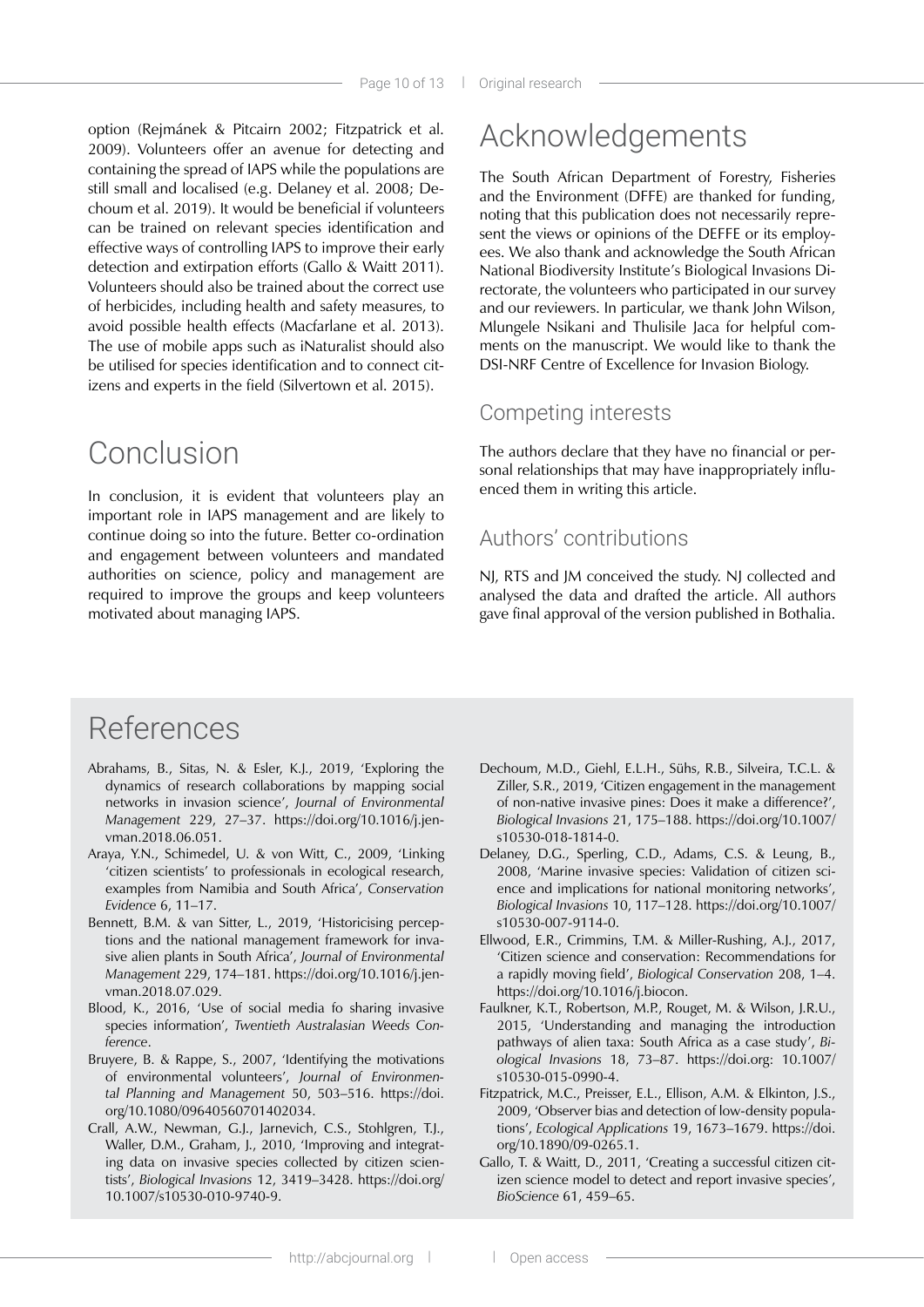- Ganzevoort, W., van den Born, W.R.J., Halffman, W. & Turnhout, S., 2017, 'Sharing biodiversity data: citizen scientists' concerns and motivations', *Biodiversity and Conservation* 26, 2821–2837.<https://doi.org/10.1007/s10531>-017- 1391-z.
- Geoghegan, H., Dyke, A., Pateman, R., West, S. & Everett, G., 2016, 'Understanding motivations for citizen science. Final report on behalf of UKEOF, University of Reading', Stockholm Environment Institute (University of York) and University of the West of England. [http://www.ukeof.org.](http://www.ukeof.org.uk/resources/citizen-science-resources/MotivationsforCSREPORTFINALMay2016.pdf) [uk/resources/citizen-science-resources/MotivationsforCS-](http://www.ukeof.org.uk/resources/citizen-science-resources/MotivationsforCSREPORTFINALMay2016.pdf)[REPORTFINALMay2016.pdf.](http://www.ukeof.org.uk/resources/citizen-science-resources/MotivationsforCSREPORTFINALMay2016.pdf) Accessed 17 May 2020.
- Hobbs, S.J. & White, P.C.L., 2012, 'Motivations and barriers in relation to community participation in biodiversity recording', *Journal for Nature Conservation* 20, 364–373. <https://doi.org/10.1016/j.jnc.2012.08.002>.
- Hulme, P.E., Bacher, S., Kenis, M., Klotz, S., Kühn, I., Minchin, D., Nentwig, W., Olenin, S., Panov, V., Pergl, J., Pyšek, P., Roques, A., Sol, D., Solarz, W. & Vilà, M., 2008, 'Grasping at the routes of biological invasions: a framework for integrating pathways into policy', *Journal of Applied Ecology* 45, 403–414. https://doi: 10.1111/j.1365- 2664.2007.01442.x.
- Jeschke, J.M., Bacher, S., Blackburn, T.M., Dick, J.T., Essl, F., Evans, T., Gaertner, M., Hulme, P., Kühn, I., Mrugala, A., Pergl, J., Pyšek, P., Rabitsch, W., Ricciardi, A., Richardson, D.M., Sendek, A., Vila, M., Winte, M. & Kumschick, S., 2014, 'Defining the impact of non-native species' *Conservation Biology* 28, 1188–1194. [https://doi.org/10.1111/](https://doi.org/10.1111/cobi.12299) [cobi.12299](https://doi.org/10.1111/cobi.12299).
- Koss, R.S. & Kingsley, J.Y., 2010, 'Volunteer health and emotional wellbeing in marine protected areas', *Ocean & Coastal Management* 53, 447–453. [https://doi.org/10.1016/j.](https://doi.org/10.1016/j.ocecoaman.2010.06.002) [ocecoaman.2010.06.002.](https://doi.org/10.1016/j.ocecoaman.2010.06.002)
- Macfarlane, E., Carey, R., Keegel, T., El-Zaemay, S. & Fritschi, L., 2013, 'Dermal exposure associated with occupational end use of pesticides and the role of protective measures', S*afety Health Work* 4, 136–141. [https://doi.org/10.1016/j.](https://doi.org/10.1016/j.shaw.2013.07.004) [shaw.2013.07.004](https://doi.org/10.1016/j.shaw.2013.07.004).
- Measham, T.G. & Barnett, G.B., 2008, 'Environmental volunteering: motivations, modes and outcomes', *Australian Geographer* 39, 537–552. [https://doi.org/10.1080/](https://doi.org/10.1080) 00049180802419237.
- Molsher, R. & Townsend, M., 2016, 'Improving wellbeing and environmental stewardship through volunteering in nature', *Ecohealth* 13, 151–155. doi: 10.1007/s10393- 015-1089-1.
- Novoa, A., Dehnen-Schmutz, K., Fried, J. & Vimercati, G., 2017, 'Does public awareness increase support for invasive species management? Promising evidence across taxa and landscape types', *Biological Invasions* 19, 3691–3705. <https://doi.org/10.1007/s10530>-017-1592-0.
- Novoa, A., Shackleton, R., Canavan, S., Cybele, C., Davies, S.J., Dehnen-Schmutz, K., Fried, J., Gaertner, M., Geerts, S., Griffiths, C.L., Kaplan, H., Kumschick, S., Le Maitre D.C., Measey, G.J., Nunes, A.L., Richardson, D.M., Robinson T.B., Touza, J. & Wilson, J.R.U., 2018, 'A framework for engaging stakeholders on the management of alien species', *Journal of Environmental Management* 205, 286– 297. [https://doi.org/10.1016/j.jenvman.2017.09.059.](https://doi.org/10.1016/j.jenvman.2017.09.059)
- Pagès, M., Fischer, A., van der Wal, R. & Lambin, X., 2019, 'Empowered communities or "cheap labour"? Engaging

volunteers in the rationalised management of invasive alien species in Great Britain', *Journal of Environmental Management* 229, 102–111. [https://doi.org/10.1016/j.](https://doi.org/10.1016/j.jenvman.2018.06.053) [jenvman.2018.06.053.](https://doi.org/10.1016/j.jenvman.2018.06.053)

- Pimentel, D., Zuniga, R. & Morrison, D., 2005, 'Update on the environmental and economic costs associated with alien-invasive species in the United States', *Ecological Economics* 52, 273–288. https://doi:[10.1016/j.ecole](10.1016/j.ecolecon)[con](10.1016/j.ecolecon).2004.10.002.
- Rebelo, A.G., Boucher, C., Helme, N., Mucina, L., Rutherford, M.C., 2006, 'Fynbos Biome', In: Mucina, L., Rutherford, M.C. (Eds.), The Vegetation of South Africa, Lesotho, and Swaziland. South African National Biodiversity Institute, Pretoria, pp. 52–219.
- Rejmánek, M. & Pitcairn, M.J., 2002, When is eradication of pest plants a realistic goal. In: Turning the tide: the eradication of invasive species eds D. Veitch and M. Clout, pp. 249–253. Invasive Species Specialty Group of the World Conservation Union (IUCN), Auckland, New Zealand.
- Richardson, D.M., Foxcroft, L.C., Latombe, G. et al., 2020, 'The biogeography of South African terrestrial plant invasions'. In: van Wilgen, B.W., Measey, J., Richardson, D.M., Wilson, J.R., Zengeya, T.A. (eds) *Biological invasions in South Africa.* Springer, Berlin, pp 65–94. [https://doi.](https://doi.org/10.1007/978) [org/10.1007/978](https://doi.org/10.1007/978)-3-030-32394-3\_3.
- Richardson, D.M. & van Wilgen, B.W., 2004, 'Invasive alien plants in South Africa: how well do we understand the ecological impacts'?, *South African Journal of Science*  100:45–52.
- Shackleton, R.T., Adriaens, T., Brundu, G., Dehnen-Schmutz, K., Estévez, R.A., Fried, J., Larson, B.M.H., Liu, S., Marchante, E. & Marchante, H., 2019, 'Stakeholder engagement in the study and management of invasive alien species', *Journal of Environmental Management* 229, 88–101. <https://doi.org/10.1016/j.jenvman.2018.04.044>.
- Shackleton, R.T., Le Maitre, D.C., van Wilgen, B.W. & Richardson, D.M., 2016, 'Identifying barriers to effective management of widespread invasive alien trees: Prosopis species (mesquite) in South Africa as a case study', *Global Environmental Change* 38, 183–194. [https://doi.](https://doi.org/10.1016/j.gloenvcha.2016.03.012) [org/10.1016/j.gloenvcha.2016.03.012](https://doi.org/10.1016/j.gloenvcha.2016.03.012).
- Silvertown, J., Harvey, M., Greenwood, R., Dodd, M., Rosewell, J., Rebelo, T., Ansine, J. & McConway, K., 2015, 'Crowdsourcing the identification of organisms: A case study of ispot', *Zoo Keys* 480, 125–146. [https://doi.](https://doi.org/10.3897/zookeys.480.8803) [org/10.3897/zookeys.480.8803](https://doi.org/10.3897/zookeys.480.8803).
- StatsSA, 2019, 'Midyear Population Estimate 2019. Population Estimates, July', [https://www.statssa.gov.za/publica](https://www.statssa.gov.za/publications/P0302/P03022019.pdf)[tions/P0302/P03022019.pdf](https://www.statssa.gov.za/publications/P0302/P03022019.pdf). Accessed 05 June 2020.
- Thomas, M.L., Gunawardene, N., Horton, K., Williams, A., O'Connor, S., McKirdy, S. & van der Merwe, J., 2017, 'Many eyes on the ground: citizen science is an effective early detection tool for biosecurity', *Biological Invasions* 19, 2751–2765. <https://doi.org/10.1007/s10530>-017-1481-6.
- van Rensburg, J., van Wilgen, B.W. & Richardson, D.M., 2017, 'The challenges of managing invasive alien plants on private land in the Cape Floristic Region: insights from Vergelegen Wine Estate (2004–2015)'. T*ransactions of the Royal Society of South Africa*, 72, 207–216. [https://doi.org](https://doi.org/10.1080/0035919X.2017.1288175) [/10.1080/0035919X.2017.1288175](https://doi.org/10.1080/0035919X.2017.1288175).
- van Wilgen, B.W. & Wannenburgh, A., 2016, 'Co-facilitating invasive species control, water conservation and pov-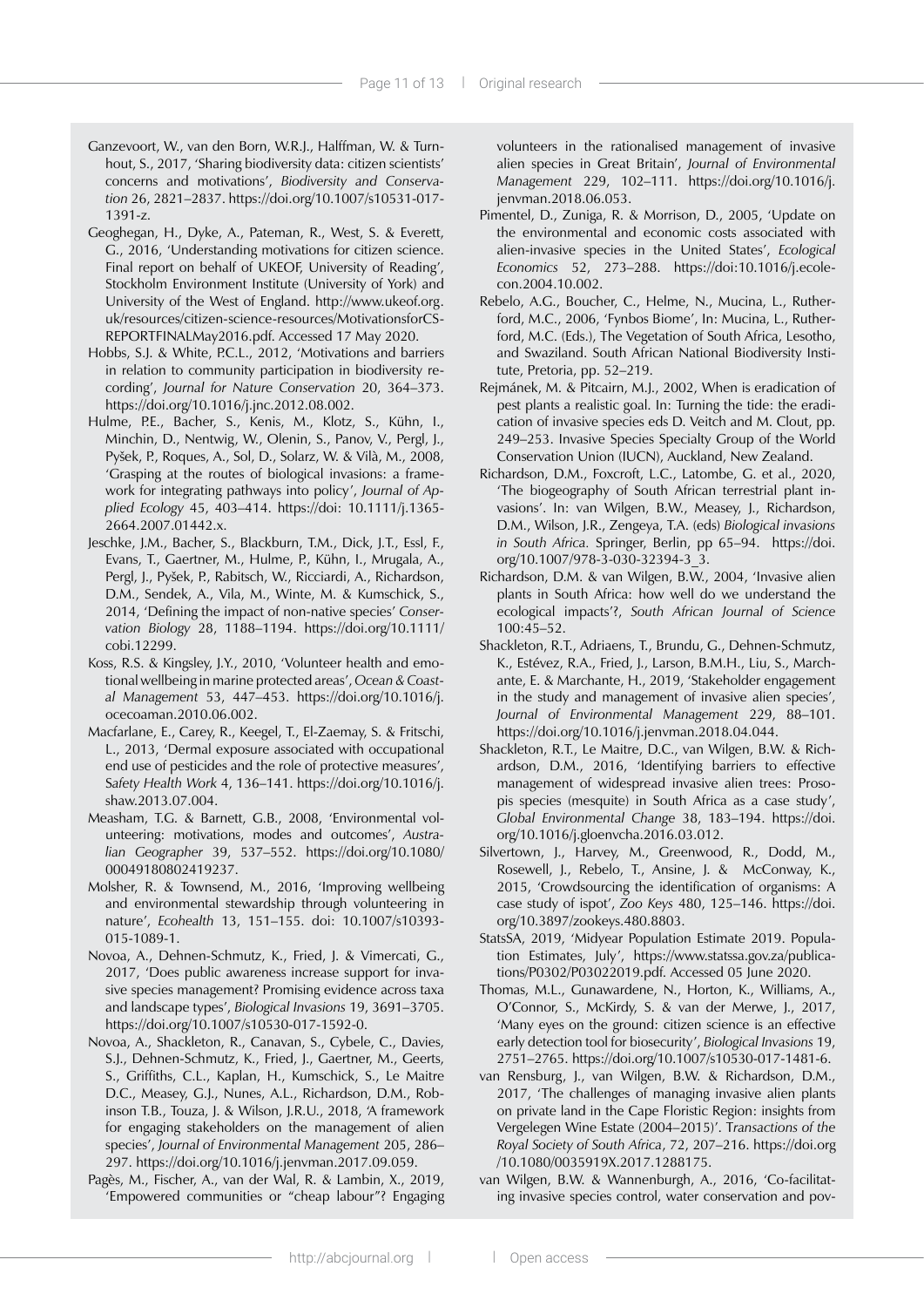erty relief: achievements and challenges in South Africa's Working for Water programme', *Current Opinion Environmental Sustaininability* 19:7–17. [https://doi.org/10.1016/j.](https://doi.org/10.1016/j.cosust.2015.08.012) [cosust.2015.08.012.](https://doi.org/10.1016/j.cosust.2015.08.012)

- van Wilgen, B.W., Fill, J.M., Baard, J., Cheney, C., Forsyth, A.T. & Kraaij, T., 2016, 'Historical costs and projected future scenarios for the management of invasive alien plants in protected areas in the Cape Floristic Region', *Biological Conservation* 200, 168–177. [https://doi.org/10.1016/j.](https://doi.org/10.1016/j.biocon.2016.06.008) [biocon.2016.06.008.](https://doi.org/10.1016/j.biocon.2016.06.008)
- van Wilgen, B.W., Reyers, B., Le Maitre, D.C., Richardson, D.M. & Schonevegel, L., 2008, 'A biome-scale assessment of the impact of invasive alien plants on ecosystem services in South Africa', Journal of Environmental Management 89:336–349. [https://doi.org/10.1016/j.jen](https://doi.org/10.1016/j.jenvman.2007.06.015)[vman.2007.06.015.](https://doi.org/10.1016/j.jenvman.2007.06.015)
- van Wilgen, B.W., Wilson, J.R., Wannenburgh, A. & Foxcroft, L.C., 2020, 'The extent and effectiveness of alien plant control projects in South Africa'. In: van Wilgen, B.W., Measey, J., Richardson, D.M., Wilson, J.R., Zengeya, T.A. (eds) Biological invasions in South Africa. Springer, Berlin, pp 593– 624. <https://doi.org/10.1007/978>-3-030-32394-3\_21.
- West, S., Pateman, R. & Dyke, A., 2016, 'Data submission in citizen science projects report for DEFRA (Project number PH0475)', [https://www.york.ac.uk/media/sei/documents/](https://www.york.ac.uk/media/sei/documents/publications/projectreports/West-Pateman-Dyke-DEFRA-Data-Submission-in-Citizen-Science-Projects.pdf) [publications/projectreports/West-Pateman-Dyke-DEFRA-](https://www.york.ac.uk/media/sei/documents/publications/projectreports/West-Pateman-Dyke-DEFRA-Data-Submission-in-Citizen-Science-Projects.pdf)[Data-Submission-in-Citizen-Science-Projects.pdf.](https://www.york.ac.uk/media/sei/documents/publications/projectreports/West-Pateman-Dyke-DEFRA-Data-Submission-in-Citizen-Science-Projects.pdf) Accessed 24 July 2020
- Wilson, J.R., Measey, J., Richardson, D.M., van Wilgen, B.W. & Zengeya, T.A., 2020, 'Potential futures of biological invasions in South Africa'. In: van Wilgen B.W., Measey, J., Richardson, D.M., Wilson, J.R., Zengeya, T.A. (eds) *Biological invasions in South Africa*. Springer, Berlin pp 917–946. <https://doi.org/10.1007/978>-3-030-32394-3\_31.
- Wilson, J.R.U., Ivey, P., Manyama, P. & Nänni, I., 2013, A new national unit for invasive species detection, assessment and eradication planning, *South African Journal of Science* 109, 5–6. [https://doi.org/10.1590/sajs.2013/20120111.](https://doi.org/10.1590/sajs.2013/20120111)
- Young, S., 2009, 'Monitoring Threatened Species inSouth Africa: a review of the South African National Biodiversity Institutes Threatened Species Programme: 2004–2009', South African National Biodiversity Institute. http:/[/www.](www.sanbi.org/sites/default/files/documents/documents/tspreview.pdf) [sanbi.org/sites/default/files/documents/documents/tspre](www.sanbi.org/sites/default/files/documents/documents/tspreview.pdf)[view.pdf.](www.sanbi.org/sites/default/files/documents/documents/tspreview.pdf) Accessed 28 May 2020.